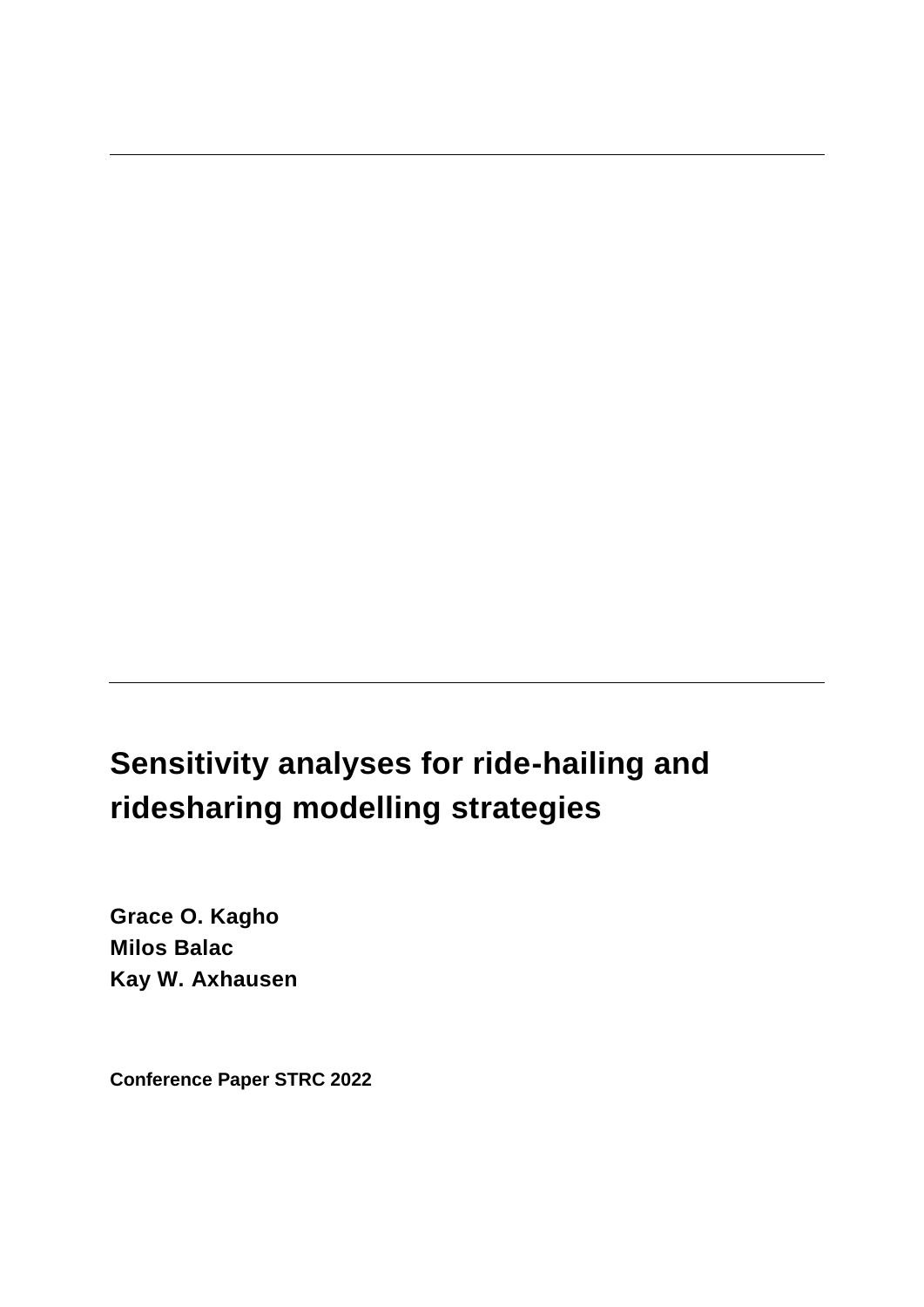# STRC | 22th Swiss Transport Research Conference<br>Monte Verità / Ascona, May 18 – 20, 2022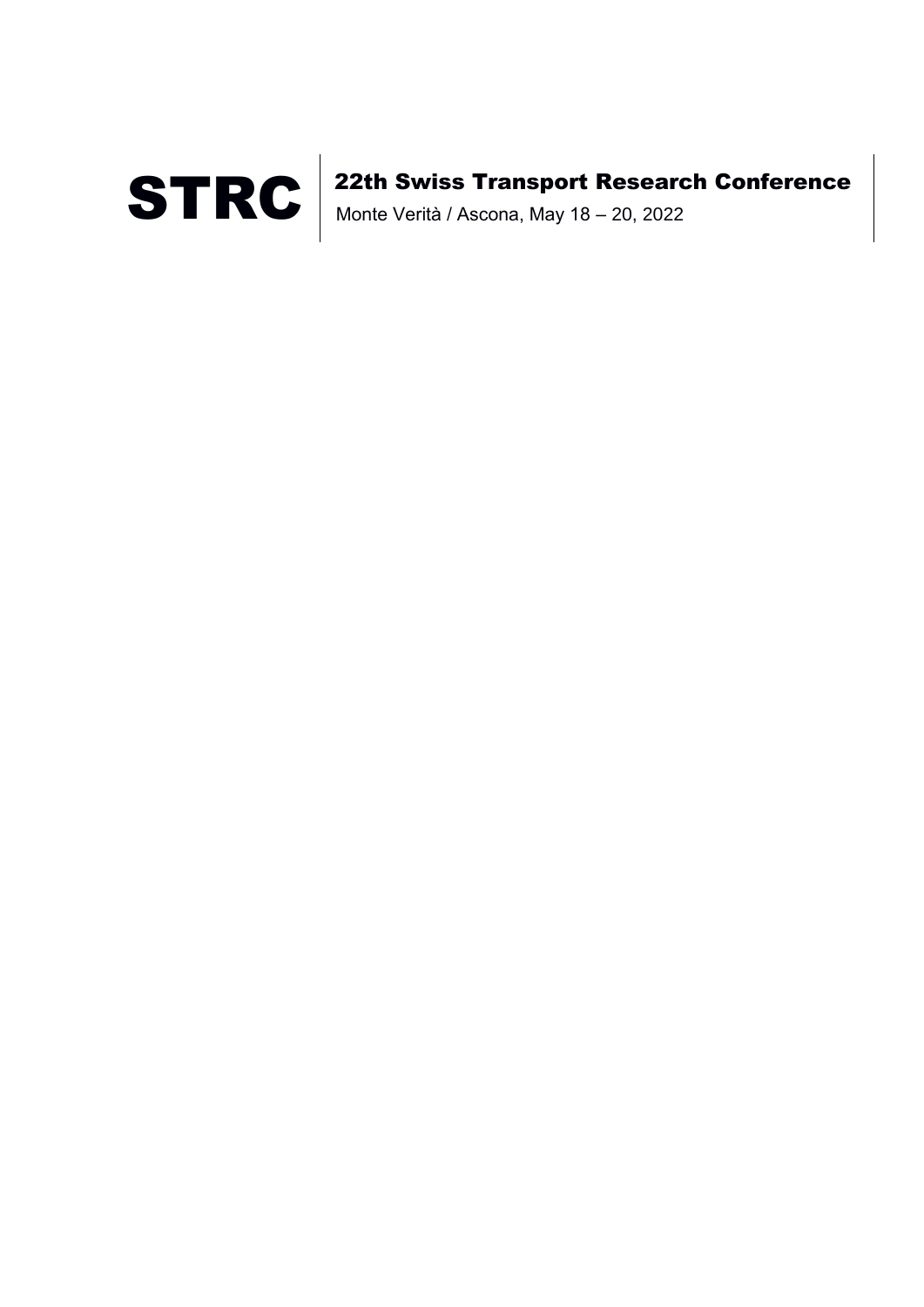### **Sensitivity analyses for ride-hailing and ridesharing modelling strategies**

| Grace O. Kagho               | Milos Balac                  | Kay W. Axhausen           |
|------------------------------|------------------------------|---------------------------|
| <b>IVT</b>                   | <b>IVT</b>                   | <b>IVT</b>                |
| ETH Zurich, Switzerland      | ETH Zurich, Switzerland      | ETH Zurich, Switzerland   |
| grace.kagho@ivt.baug.ethz.ch | milos.balac@ivt.baug.ethz.ch | axhausen@ivt.baug.ethz.ch |

May 2022

#### **Abstract**

Agent-based models are widely used to simulate on-demand mobility services. This enables the capturing of the supply and demand dynamics and the complex interactions between individual travelers and the operational decisions of the on-demand system. Such models usually have nonlinear interactions between input parameters and the model components, which affects the model outputs. Controlling for the effects reduces uncertainty in the model. This can be done through sensitivity analyses, which help to determine to what extent the input parameters contribute to the outcome of a model.

Shared automated vehicles (SAVs), a form of on-demand mobility service, are seen as a potential future modal mix in the advent of autonomous vehicles. This is because when coupled with ridepooling, SAVs can reduce the environmental impacts that AVs are purported to bring, as less vehicles would be required to serve the population. With this outlook, the research interest in modelling SAVs has grown, as researchers, planners try to understand what operational scenarios, and transport policies are needed for their successful implementation in reality.

With the growing interest in these agent-based SAV models, sensitivity analysis then becomes crucial. SAVs specific model parameters could include, trip density, fleet size, vehicle capacity, operating hours, spatial distribution, fares and service constraints such as maximum acceptable wait time for a pickup or detour time (the extra time added to one's trip while another passenger is picked up). Model outcomes could be the SAV operational (e.g. average vehicle occupancy, or vehicle kilometers traveled (VKT)), demand, level of service or externalities measures.